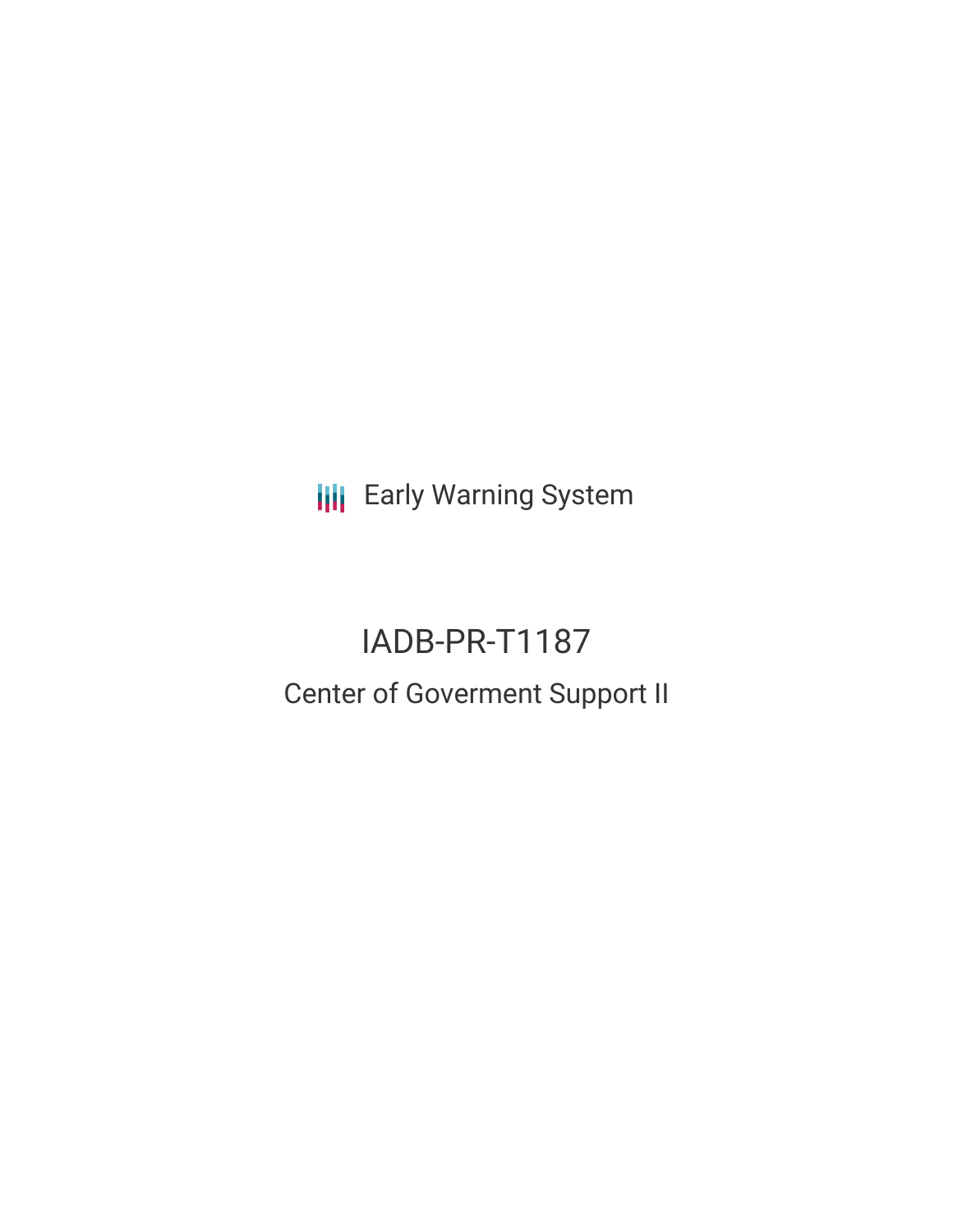#### **Quick Facts**

| <b>Countries</b>               | Paraguay                                  |
|--------------------------------|-------------------------------------------|
| <b>Financial Institutions</b>  | Inter-American Development Bank (IADB)    |
| <b>Status</b>                  | Approved                                  |
| <b>Bank Risk Rating</b>        | C                                         |
| <b>Voting Date</b>             | 2015-10-22                                |
| <b>Borrower</b>                | Government of Paraguay                    |
| <b>Sectors</b>                 | Law and Government, Technical Cooperation |
| <b>Investment Type(s)</b>      | Grant                                     |
| <b>Investment Amount (USD)</b> | $$0.10$ million                           |
| <b>Project Cost (USD)</b>      | $$0.10$ million                           |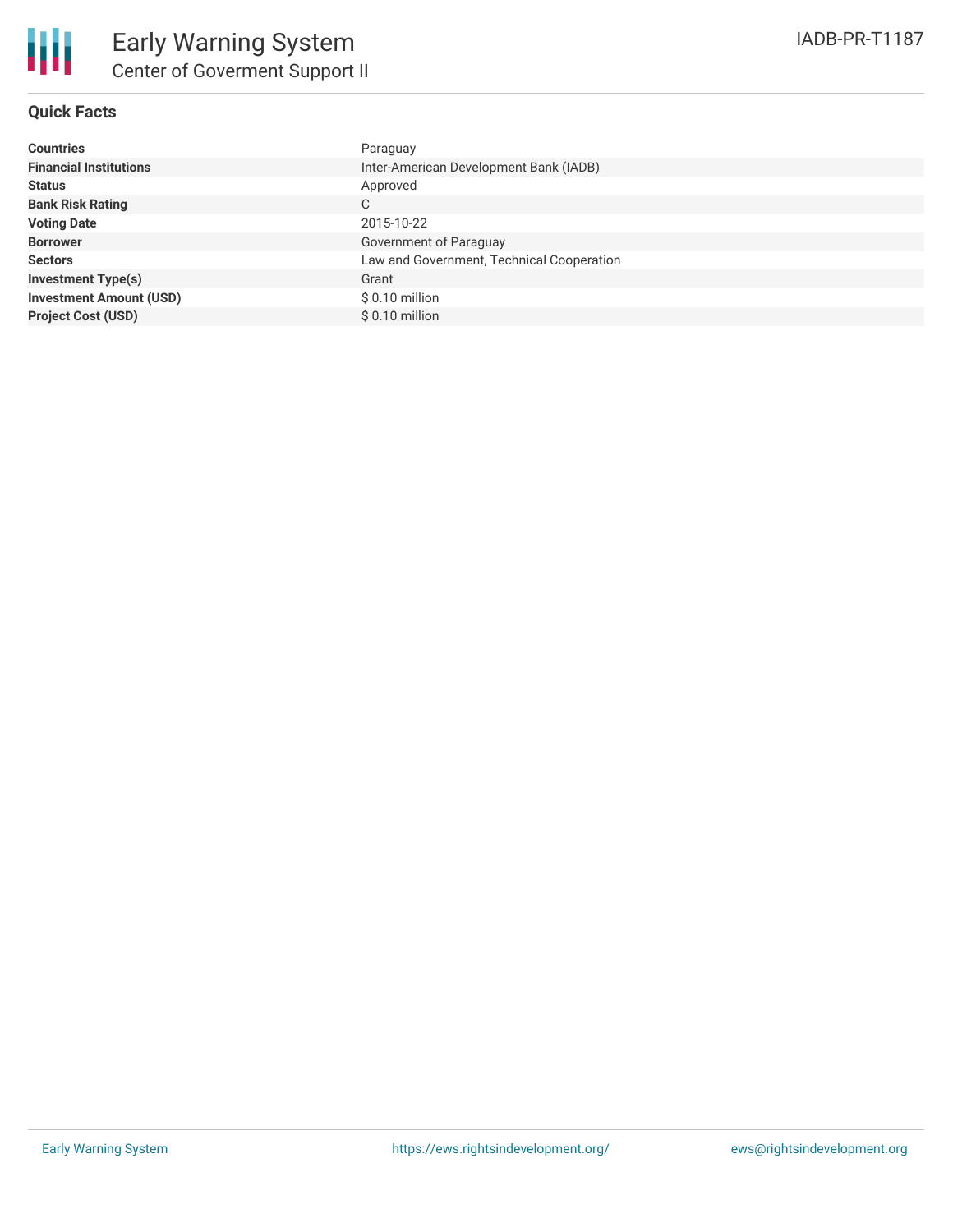

## **Project Description**

This project provides technical assistance to the government of Paraguay regarding inter-agency coordination to accomplish government initiatives. Essentially, the project provides for advising to the Paraguayan government in order to increase how agencies cooperate to accomplish a variety of national initiatives.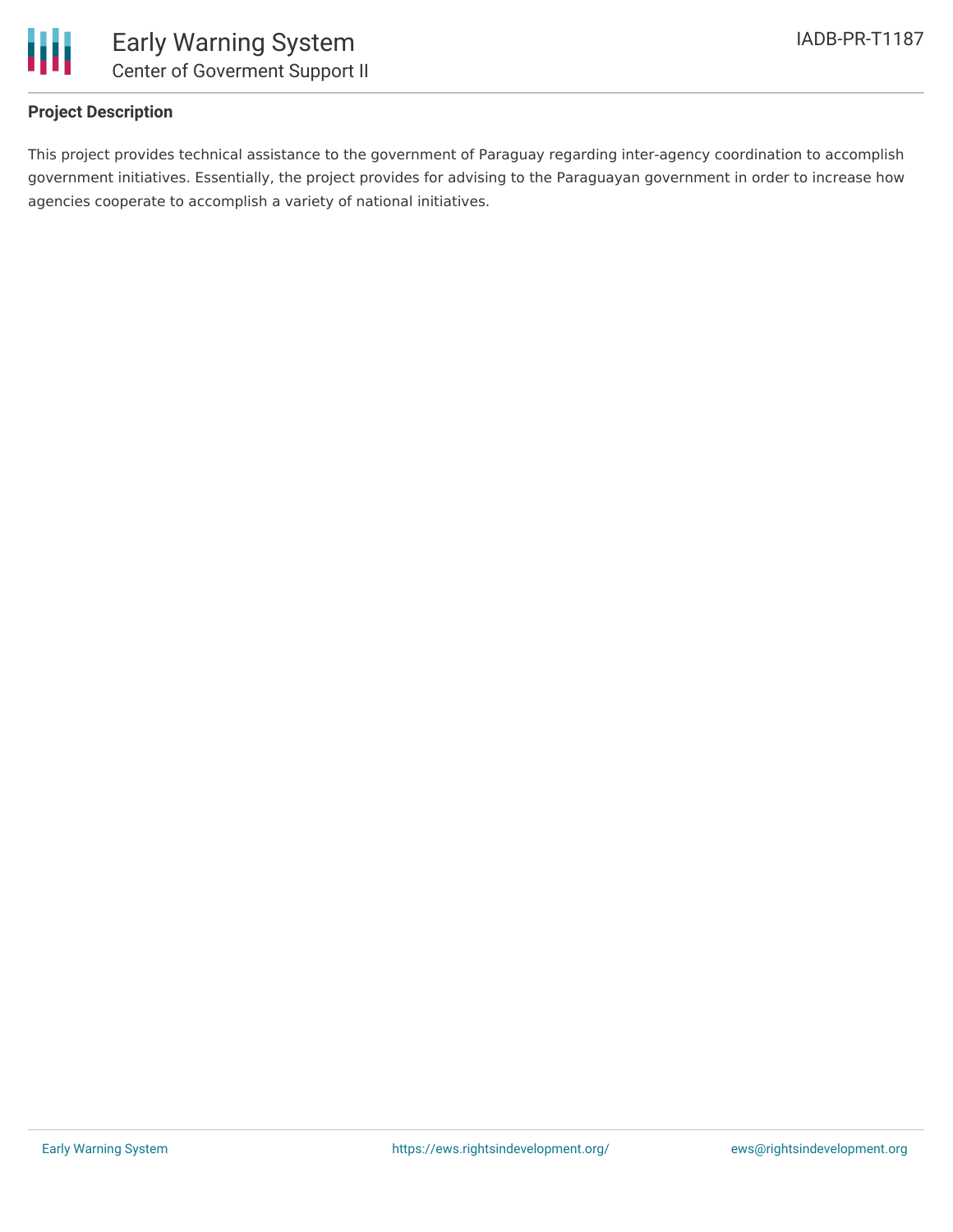### **Investment Description**

• Inter-American Development Bank (IADB)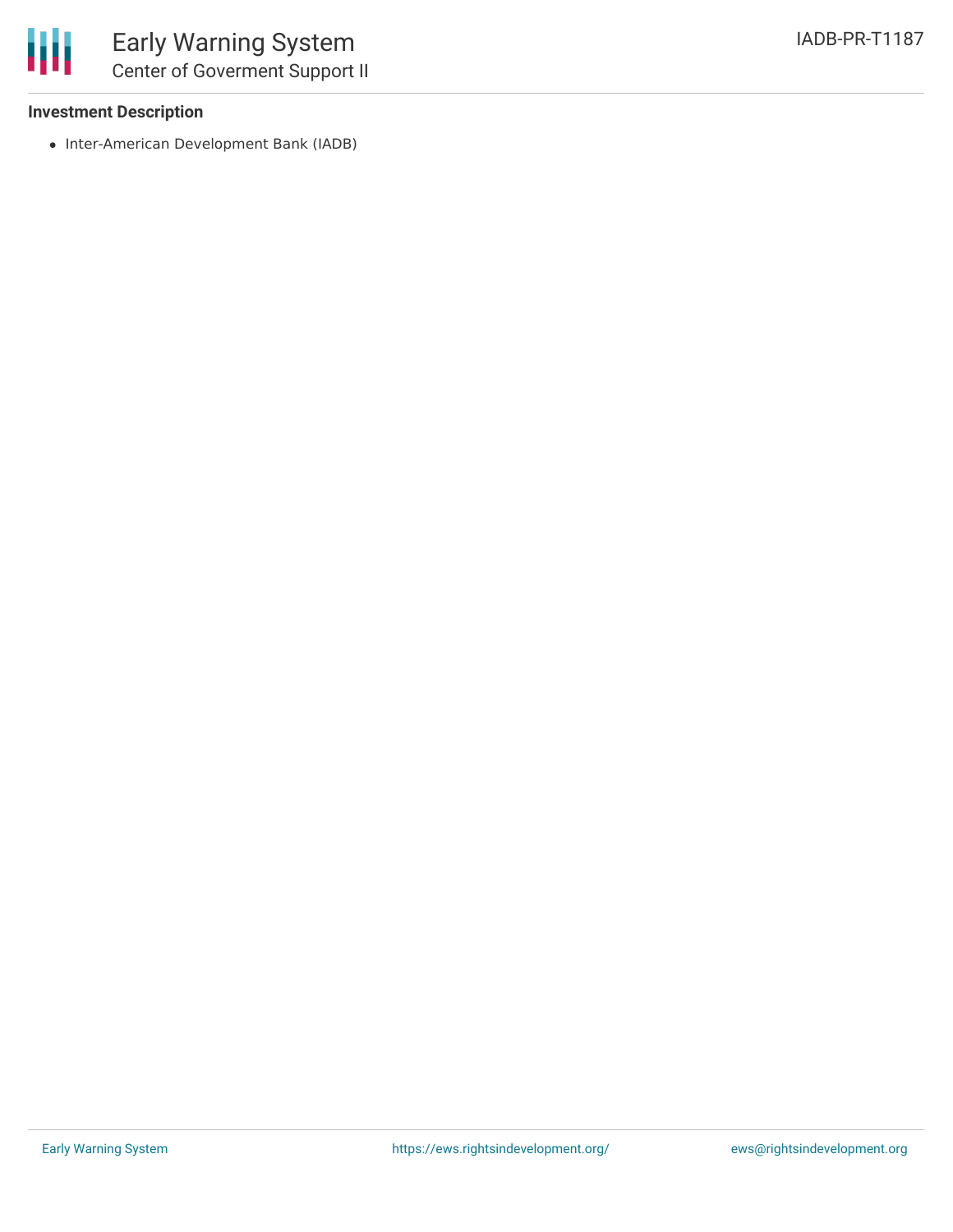

## **Contact Information**

\*no contact information provided\*

#### ACCOUNTABILITY MECHANISM OF IADB

The Independent Consultation and Investigation Mechanism (MICI) is the independent complaint mechanism and fact-finding body for people who have been or are likely to be adversely affected by an Inter-American Development Bank (IDB) or Inter-American Investment Corporation (IIC)-funded project. If you submit a complaint to MICI, they may assist you in addressing the problems you raised through a dispute-resolution process with those implementing the project and/or through an investigation to assess whether the IDB or IIC is following its own policies for preventing or mitigating harm to people or the environment. You can submit a complaint by sending an email to MICI@iadb.org. You can learn more about the MICI and how to file a complaint at http://www.iadb.org/en/mici/mici,1752.html (in English) or http://www.iadb.org/es/mici/mici,1752.html (Spanish).